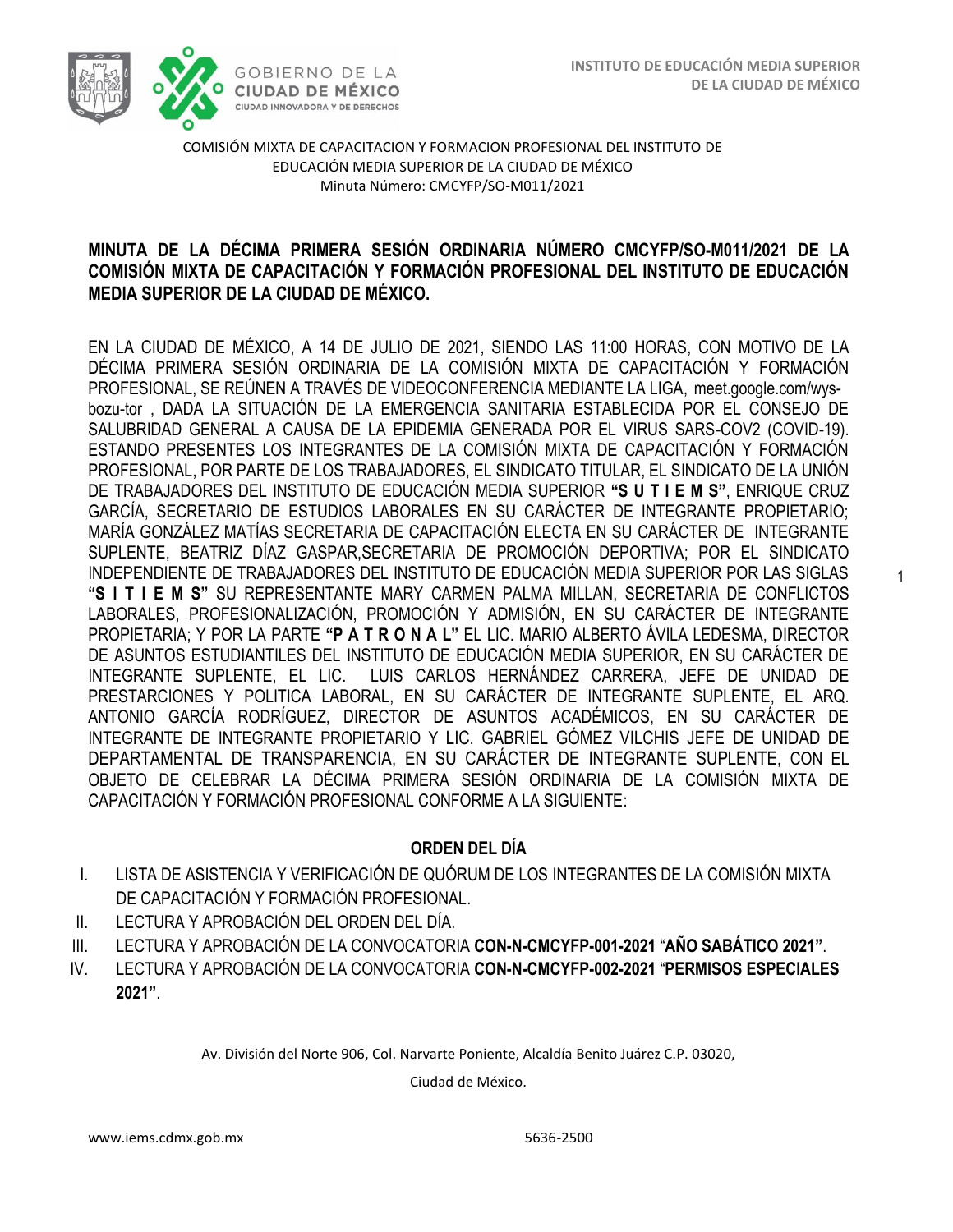

COMISIÓN MIXTA DE CAPACITACION Y FORMACION PROFESIONAL DEL INSTITUTO DE EDUCACIÓN MEDIA SUPERIOR DE LA CIUDAD DE MÉXICO Minuta Número: CMCYFP/SO-M011/2021

COMISIÓN MIXTA DE CAPACITACIÓN Y FORMACIÓN PROFESIONAL. V. SE PROPONE FECHA PARA LA CELEBRACIÓN DE LA DÉCIMO SEGUNDA SESIÓN ORDINARIA DE LA

## **M I N U T A**

**PRIMERO. -** DE ACUERDO CON LA LISTA DE ASISTENCIA DE LOS INTEGRANTES DE LA COMISIÓN, EXISTE QUÓRUM LEGAL VÁLIDO PARA LLEVAR A CABO DÉCIMA PRIMERA SESIÓN ORDINARIA DE LA COMISIÓN MIXTA DE CAPACITACIÓN Y FORMACIÓN PROFESIONAL.

**SEGUNDO. -** PREVIA LECTURA SE APRUEBA EL ORDEN DEL DÍA PROPUESTO POR LOS INTEGRANTES.

**TERCERO. –** LA PRESENTE MINUTA SE CIERRA SIN AGOTAR LOS PUNTOS DEL ORDEN DEL DÍA DEBIDO A COMPROMISOS PREVIAMENTE ESTABLECIDOS POR LOS INTEGRANTES Y PARA AGOTARLOS SE CONVOCARÁ A SESIÓN EXTRAORDINARIA VIERNES 16 DE JULIO DEL 2021 A LAS 11:00 HRS. LA LIGA SE ENVIARÁ PREVIAMENTE A SUS INTEGRANTES.

**CUARTO.** - LOS ACUERDOS TOMADOS EN LA PRESENTE SESIÓN, SON VÁLIDOS Y SURTIRÁN SUS EFECTOS LEGALES Y JURÍDICOS EN TÉRMINOS DE LO DISPUESTO POR EL NUMERAL TERCERO. PÁRRAFO SÉPTIMO Y OCTAVO DEL "ACUERDO POR EL QUE SE AUTORIZA EL USO DE MEDIOS REMOTOS TECNOLÓGICOS DE COMUNICACIÓN COMO MEDIOS OFICIALES PARA CONTINUAR CON LAS SESIONES DE LOS ÓRGANOS COLEGIADOS EN LA DEPENDENCIA, ÓRGANOS DESCONCENTRADOS, ENTIDADES DE LA ADMINISTRACIÓN PÚBLICA Y ALCALDÍAS DE LA CIUDAD DE MÉXICO, CON MOTIVO DE LA EMERGENCIA SANITARIA POR CAUSAS DE FUERZA MAYOR DEL CONSEJO DE SALUD DE LA CIUDAD DE MÉXICO", PUBLICADO EN LA GACETA OFICIAL DE LA CIUDAD DE MÉXICO EL 06 DE ABRIL DE 2020.

**QUINTO. -** LOS INTEGRANTES DE LA COMISIÓN EXPRESARON SU CONSENTIMIENTO SIN MEDIAR ALGÚN VICIO DE LA VOLUNTAD, RESPECTO DE LA MINUTA EMITIDA. LA QUE SURTIRÁ EFECTOS LEGALES A PARTIR DE SU PUBLICACIÓN EN LA PÁGINA OFICIAL DEL INSTITUTO DE CONFORMIDAD CON EL NUMERAL CUARTO LA PRESENTE MINUTA, Y LAS FIRMAS AUTÓGRAFAS DE LOS QUE EN EL INTERVINIERON SE ASENTARÁN UNA VEZ TERMINADA LA EMERGENCIA SANITARIA.

**ESTE DOCUMENTO SE FIRMA SIENDO LAS 15:13 HORAS DEL 14 DE JULIO DE 2021--------------------------------- -----------------------------------------------------------------------------------------------------------------------------------------------------------**

Av. División del Norte 906, Col. Narvarte Poniente, Alcaldía Benito Juárez C.P. 03020,

Ciudad de México.

**-**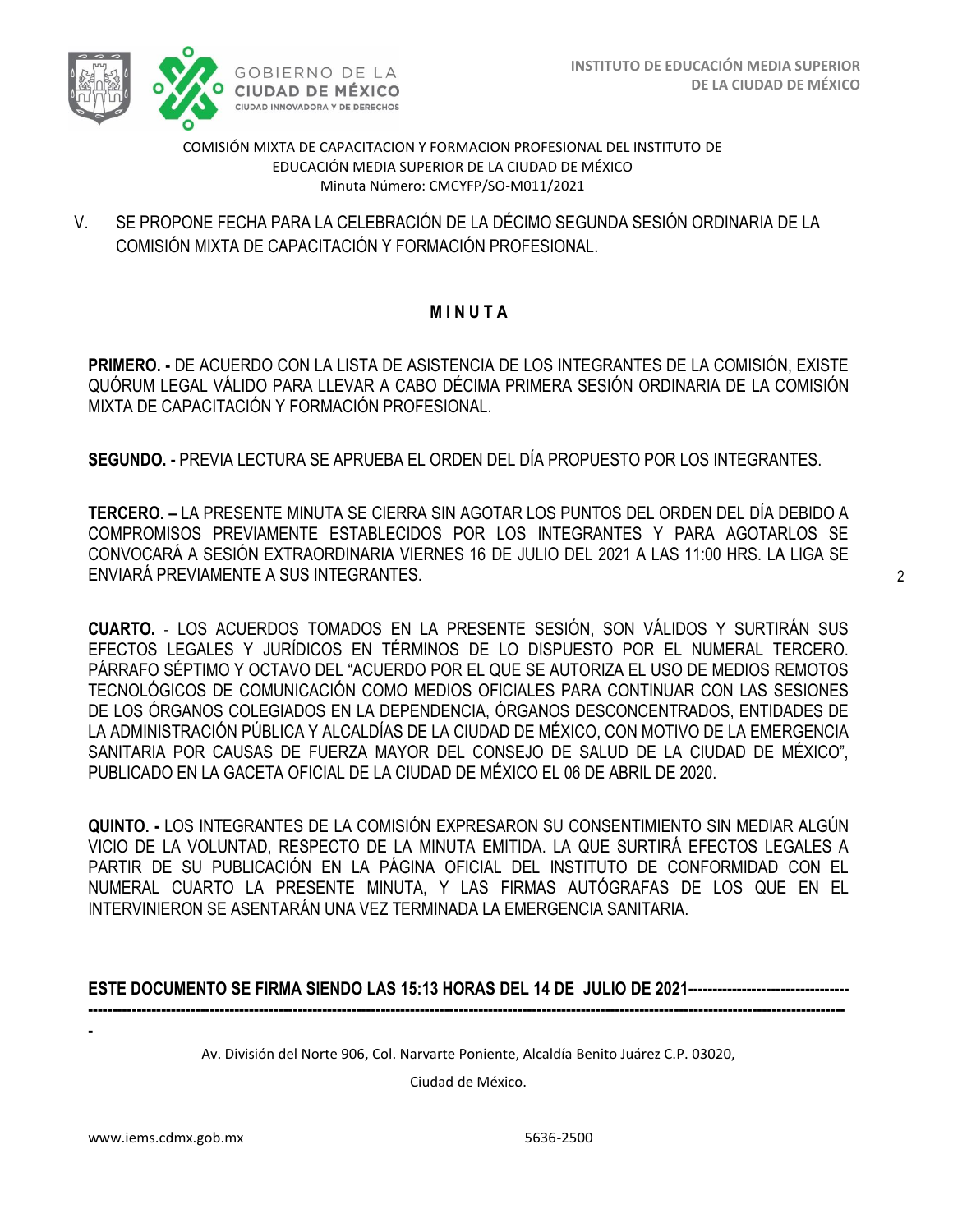

COMISIÓN MIXTA DE CAPACITACION Y FORMACION PROFESIONAL DEL INSTITUTO DE EDUCACIÓN MEDIA SUPERIOR DE LA CIUDAD DE MÉXICO Minuta Número: CMCYFP/SO-M011/2021

## **FIRMAN LAS PARTES**

## **POR PARTE DE LOS TRABAJADORES DEL IEMS**

**MARÍA GONZÁLEZ MATÍAS** 

**MARY CARMEN PALMA MILLÁN**

INTEGRANTE SUPLENTE SECRETARIA DE CAPACITACIÓN ELECTA DEL SINDICATO DE LA UNIÓN DE TRABAJADORES DEL INSTITUTO DE EDUCACIÓN MEDIA SUPERIOR (SUTIEMS)

INTEGRANTE PROPIETARIA SECRETARIA DE CONFLICTOS LABORALES, PROFESIONALIZACIÓN, PROMOCIÓN Y ADMISIÓN DEL SINDICATO INDEPENDIENTE DE TRABAJADORES DEL INSTITUTO DE EDUCACIÓN MEDIA SUPERIOR (SITIEMS)

**BEATRIZ DÍAZ GASPAR ENRIQUE CRUZ GARCÍA** 

INTEGRANTE PROPIETARIA SECRETARIA DE PROMOCIÓN DEPORIVA DEL SINDICATO DE LA UNIÓN DE TRABAJADORES DEL INSTITUTO DE EDUCACIÓN MEDIA SUPERIOR (SUTIEMS)

INTEGRANTE PROPIETARIO SECRETARIO DE ESTUDIOS LABORALES DEL SINDICATO DE LA UNIÓN DE TRABAJADORES DEL INSTITUTO DE EDUCACIÓN MEDIA SUPERIOR (SUTIEMS)

Av. División del Norte 906, Col. Narvarte Poniente, Alcaldía Benito Juárez C.P. 03020,

Ciudad de México.